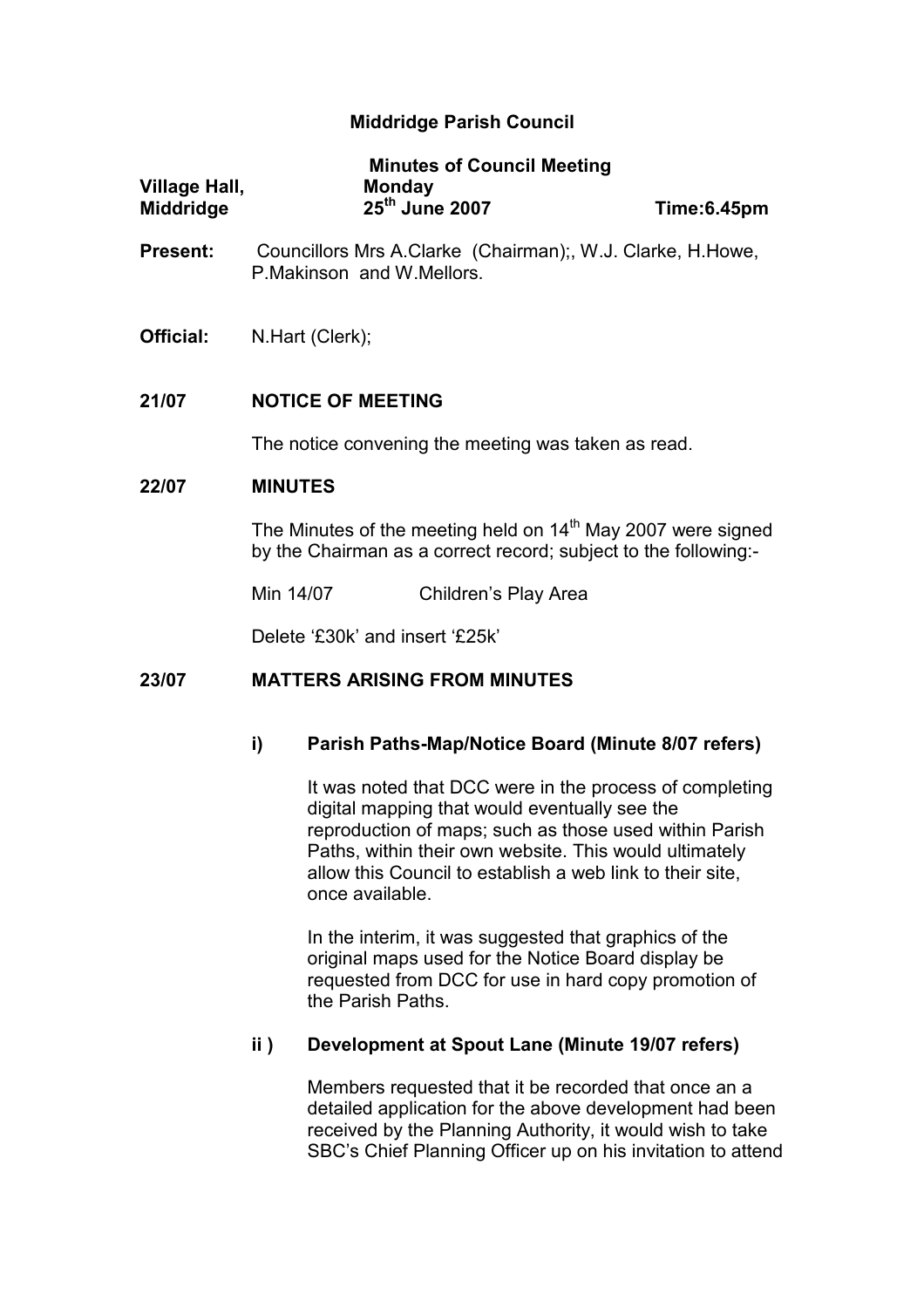a future meeting of this Parish Council to discuss the detail of the application.

### iii) Finger Signage-Eldon Crossroads (Minute 19/07 refers)

A response was awaited from DCC regarding responsibility for the recent maintenance works carried out to the above sign.

### 24/07 ACCOUNTS FOR PAYMENT

Members considered a schedule of Accounts for Payment.

RESOLVED that the following accounts be approved for payment:-

| Grasscutting-May            | £246.75 |
|-----------------------------|---------|
| <b>Bus Shelter-Cleaning</b> | £30.00  |
| Salary                      | £175.00 |
| Postage                     | £4.20   |
| <b>Internal Audit</b>       | £60.00  |
| Mayor's Chain               | £162.50 |
|                             |         |

# 25/07 ACCOUNTS FOR THE YEAR ENDED 31<sup>ST</sup> MARCH 2007

Consideration was given to the final accounts for the period ended 31<sup>st</sup> March 2007; which had been subjected to internal audit by the auditor Mr C.Gray, who had found them to be in order with no matters to report. It was proposed that the accounts; along with the Council's Annual Return be submitted to the external auditor by the  $13<sup>th</sup>$  July 2007.

RESOLVED that the accounts be approved as a correct record and, along with the Council's Annual Return, be submitted to the external auditor by the  $13<sup>th</sup>$  July 2007.

### 26/07 GROUNDS MAINTENANCE & GENERAL REPAIRS

i) Flower Tubs

 It was noted that one or two flower tubs were beginning to show signs of needing repair. A specialist company had made themselves known as being able to carry out such repairs however, it was proposed that interim repairs be carried out in the first instance if at all possible and, failing that, the matter be reviewed next Spring.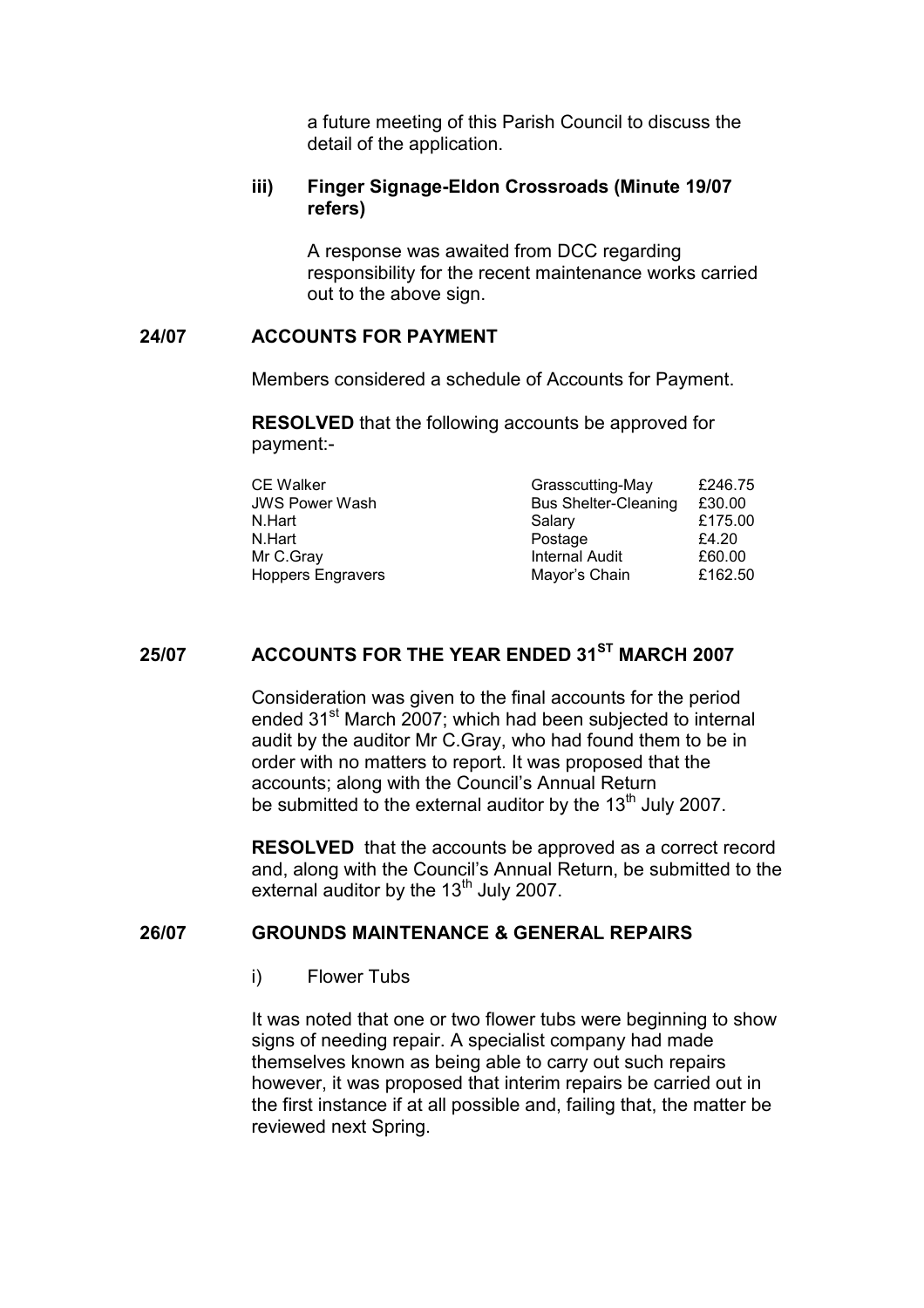In accordance with Council policy, it was also proposed that a donation of £10 each (£60 in total) be made to each person responsible for the upkeep of the Village flower tubs; with this Council's gratitude.

RESOLVED that the report be noted and the Clerk be authorised to provide a cheque for £60, payable to Cllr Mrs Clarke, in order that she may reimburse those people responsible for the maintenance of the Village flower tubs.

ii) Bus Shelters

Consideration was given to a request submitted to DCC from a resident of the Village, for an additional bus stop to be situated at Northside (plan submitted). It was noted that, in order to ensure safe access to and from buses, DCC had advised that it would be necessary to provide a 5m length of hard-standing with raised kerbs adjacent to the footpath. This would require development on an area of the Village Green; which was owned by the Parish Council. Being within the Conservation Area, any such development would in turn require a formal process of land exchange; with DCC providing the Parish Council with a similar sized piece of open space in exchange for the land given up for the additional bus stop site. Members expressed concern at the implications of such an exchange in terms of its practicality and it was therefore proposed that the request for an additional bus stop be refused.

With regard to the condition of the two existing bus shelters within the Parish, the Clerk advised that contact had been made with Chilton Parish Council who had confirmed that the majority of their recent provision of bus shelters had been funded via the larger DCC scheme regarding the Chilton Bypass. They had however secured a number of Adshell shelters in association with DCC; however this had been part of a discount agreement via DCC and Adshell that had now expired.

It was suggested that JWS be requested to carry out an updated inspection regarding the condition of the stone shelter and that members be informed so as to be in attendance and able to discuss the necessary works.

### RESOLVED that:-

- 1. DCC be informed that due to the necessary encroachment onto Village Green as part of the necessary works to provide an additional bus stop, the request be refused.
- 2. JWS be requested to carry out an updated inspection regarding the condition of the stone shelter and that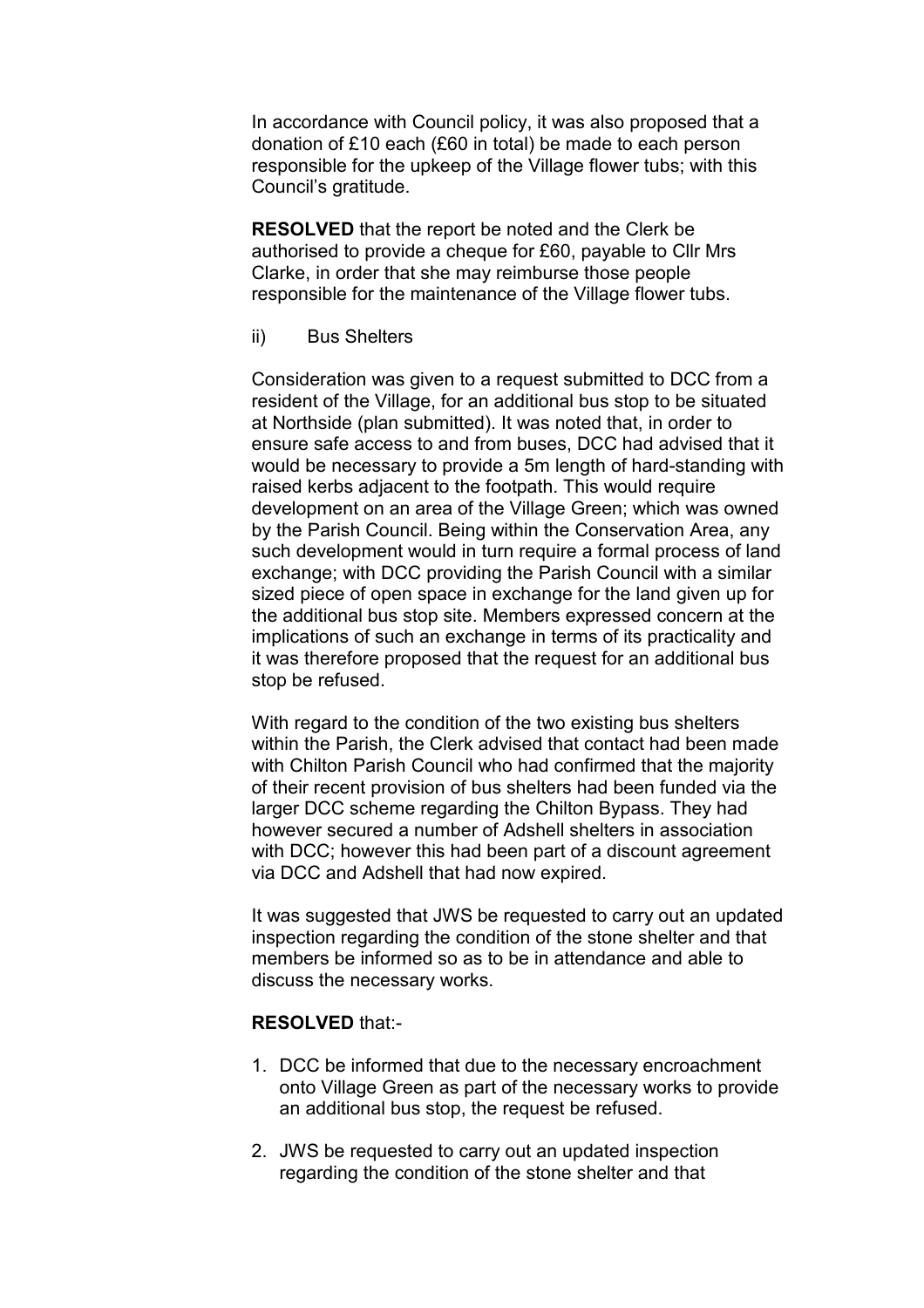members be informed so as to be in attendance and able to discuss the necessary works

## 27/07 CHILDREN'S PLAY AREA

The Chair advised that commencement of the works to upgrade the Children's Play Area had been delayed; and would now commence on the 2<sup>nd</sup> July 2007. Residents were to be advised by the Chair of the revised commencement date.

It was noted that a complaint had been made regarding an instance of excessive noise and bad language from young people using the play area. The Chair advised that at the Area Forum it had been noted that Middridge had been allocated its own Police contact person.; who could be contacted when any instance of anti-social behaviour of this kind was observed. It was suggested that the complainant be advised of these contact details.

Reference was also made to an unconnected incident within the Village regarding children's toys being stolen from the garden of a property. It was suggested that residents be reminded of the need to be vigilant in this regard; and advised to report the matter should any instance occur.

### RESOLVED that:-

- 1. The revised commencement date for the play area works be noted.
- 2. The contact details of the Police representative be forward to the complainant and an appropriate article be included within the Residents Newsletter alerting residents to the need to be vigilant regarding their own property and the dangers of leaving items in the garden unattended; and that they be advised to report the matter should any instance occur.

## 28/07 GENERAL CORRESPONDENCE

(i) North East Regional Spatial Strategy-Proposed Changes

Any comments were required to be submitted by  $6<sup>th</sup>$  August 2007.

(ii) LSP Strong Thematic Event/Attractive Theme Stakeholder Group Meeting